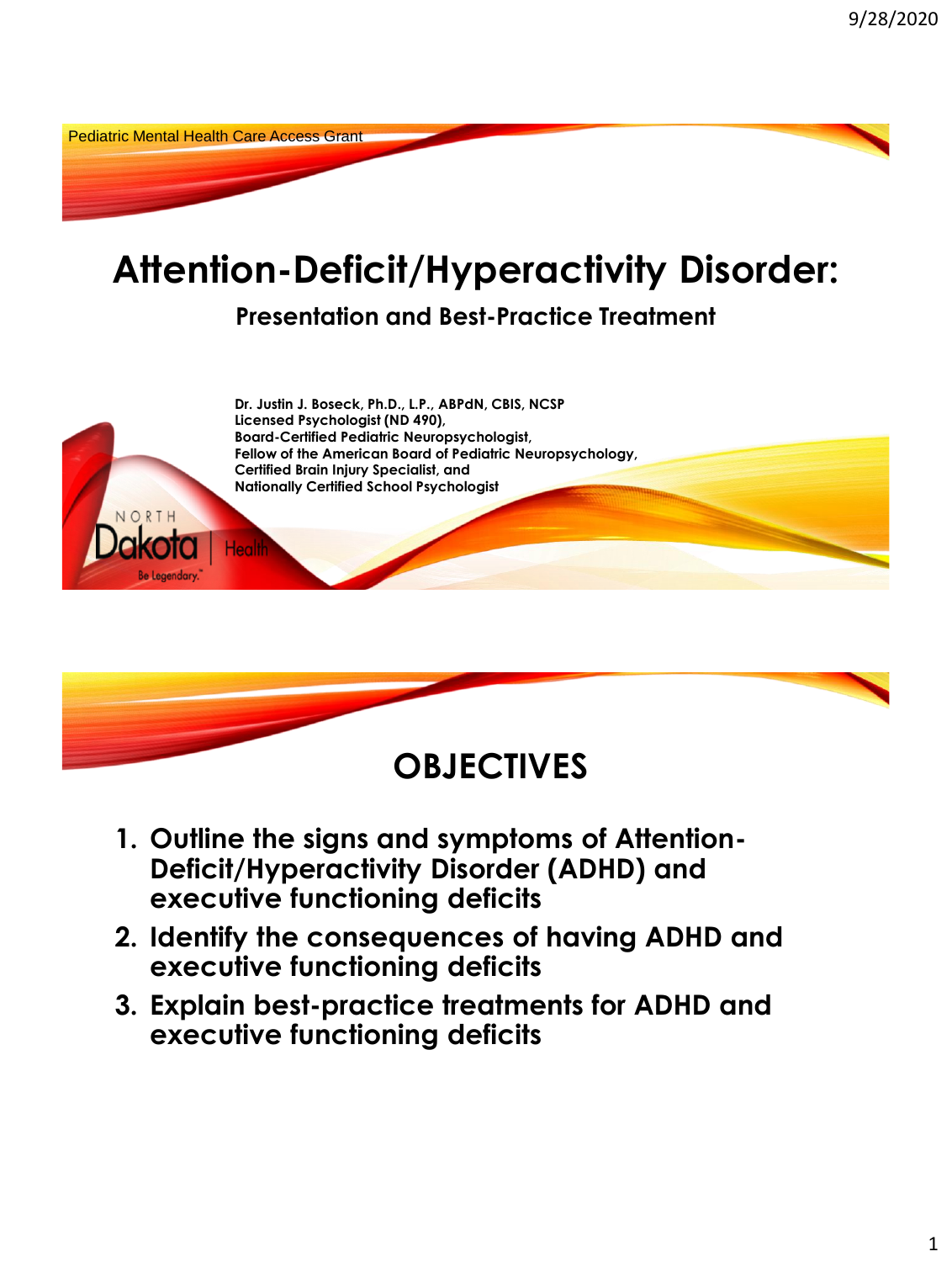## **ATTENTION-DEFICIT/HYPERACTIVITY DISORDER**

- **ADHD is exhibited as persistent signs/symptoms of:**
	- **Inattention**
	- **Hyperactivity**
	- **Impulsivity** 
		- **More significant than aged-peers**
		- **Sufficient enough to cause impairment in activities of daily living (ADLs) in multiple settings**
- **Largely considered a deficit in the ability to regulate executive functions**



- **Frontal lobe dysregulation**
- **Frontal lobes regulate and organize cognitive activity from other areas of the brain**
- **Orchestrator of the band**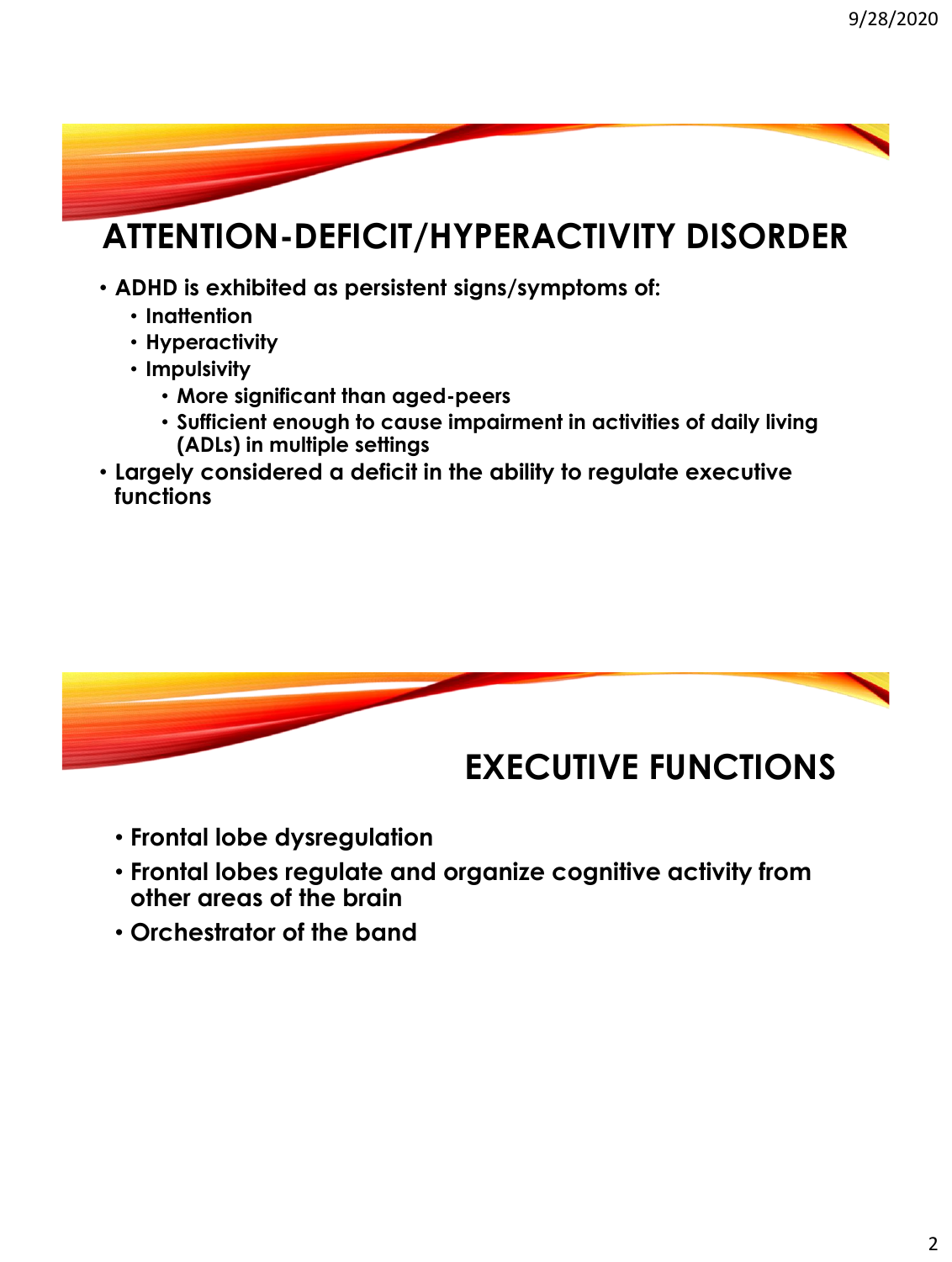## **EXECUTIVE FUNCTIONS**

- **Executive Functions initiate:**
	- **Purposeful**
	- **Organized**
	- **Self-regulated**
	- **Goal-directed processing of:** 
		- **Cognition**
		- **Behavior**
		- **Emotion**



### **EXECUTIVE FUNCTIONS**

| <b>Impaired Executive Function</b>                             | <b>Resulting Difficulty</b>                                                                                                    |
|----------------------------------------------------------------|--------------------------------------------------------------------------------------------------------------------------------|
| 1. Deficits in attention<br>Focusing<br>Sustaining<br>Shifting | Losing focus quickly<br>Difficulty attending for long periods of time<br>Difficulty working on more than one task at<br>a time |
| 2. Monitoring and regulating behavior and<br>emotion           | <b>Impulsivity</b>                                                                                                             |
| 3. Regulating alertness, effort, and<br>processing speed       | Difficulty completing tasks on time<br>Slowed processing speed (i.e., "Sluggish<br>Cognitive Tempo")                           |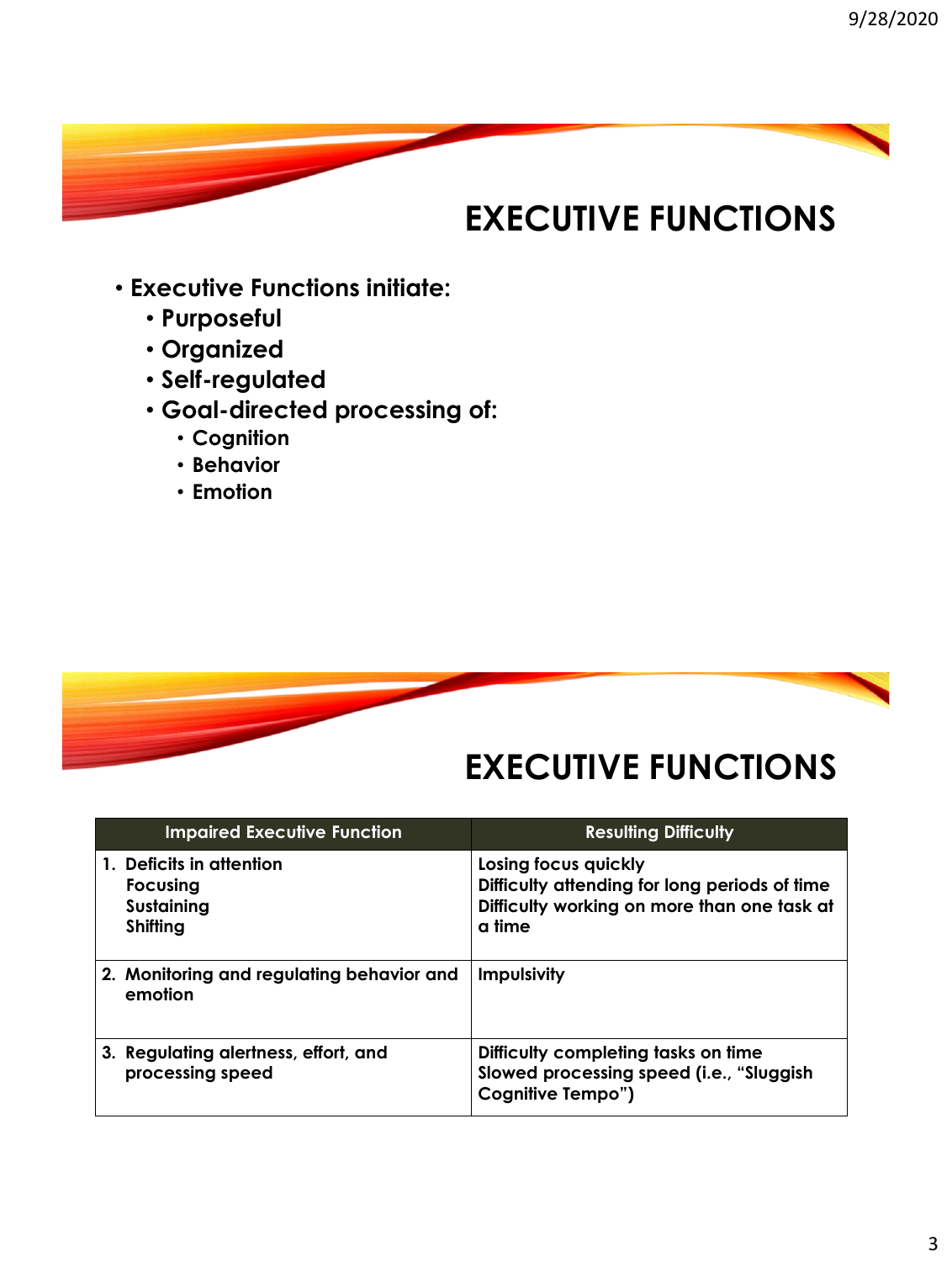## **EXECUTIVE FUNCTIONS**

| <b>Impaired Executive Function</b>          | <b>Resulting Difficulty</b>                                                                                                                           |
|---------------------------------------------|-------------------------------------------------------------------------------------------------------------------------------------------------------|
| 4. Behavioral/emotional dysregulation       | "Rejection Sensitive Dysphoria"<br>Being overly sensitive to criticism<br><b>Becoming easily irritated</b>                                            |
| 5. Working memory and accessing recall      | Deficit in focused attention<br><b>Difficulty following sequential directions</b><br>Difficulty recalling information due to<br>deficits in attention |
| 6. Organizing, prioritizing, and activating | Difficulty initiating tasks<br>Becoming overwhelmed with multiple tasks<br>Difficulty organizing work (multi-step<br>directions)                      |



- **First Things First**
	- **Sleep**
	- **Nutrition**
	- **Activity/Exercise**
	- **Screen Time**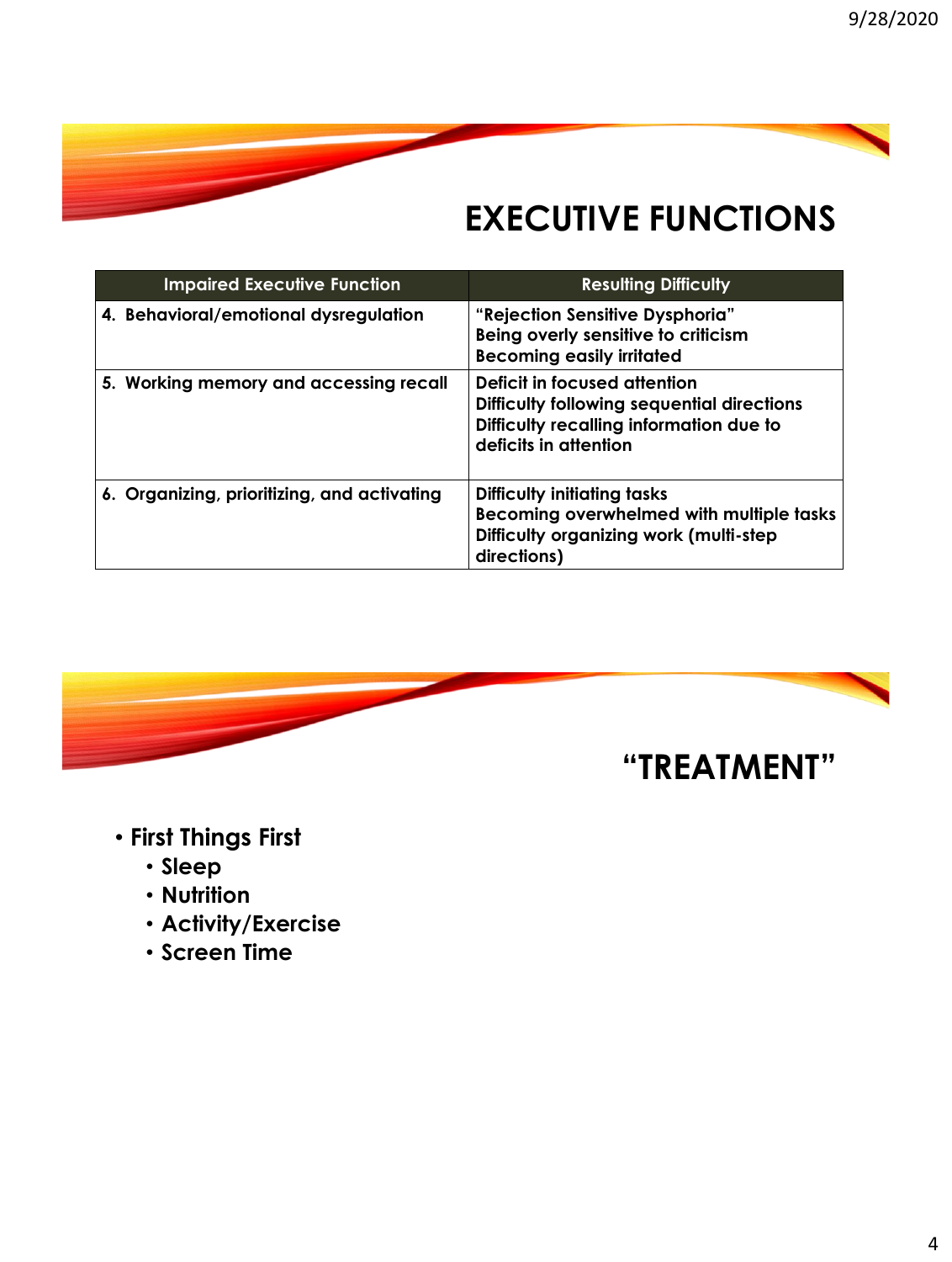

- **Best-Practice treatment for ADHD combines:**
	- **Medication**
	- **Behavior training**
	- **Parent management training**
	- **Educational accommodations**
	- **Individual/family counseling**



- **Best-Practice treatment for ADHD combines:**
	- **Medication**
		- **"Band-Aid"**
		- **Does not fix cognitive difficulties**
		- **Can help an individual learn skills**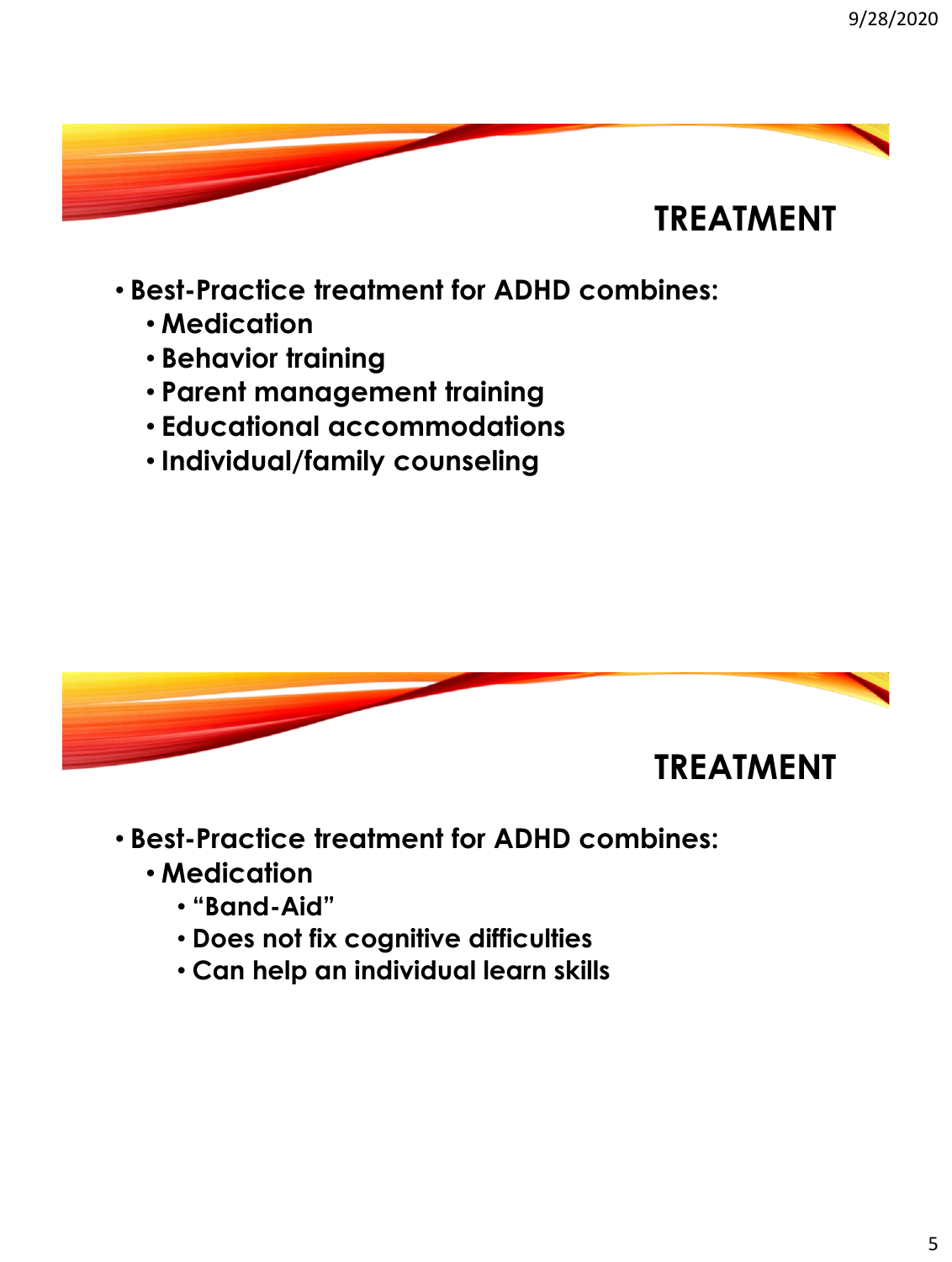

- **Best-Practice treatment for ADHD combines:**
	- **Behavior training**
		- **Positive Reinforcement**
		- **Parent-child relationships**
		- **Problem-solving**
		- **Task initiation and completion strategies**



- **Best-Practice treatment for ADHD combines:**
	- **Parent Management Training**
		- **Taught to understand biological basis of ADHD**
		- **Taught behavior management principles and techniques**
		- **Taught how to manage their own reactivity**
		- **Help keep their child's difficulties from adversely affecting other family members**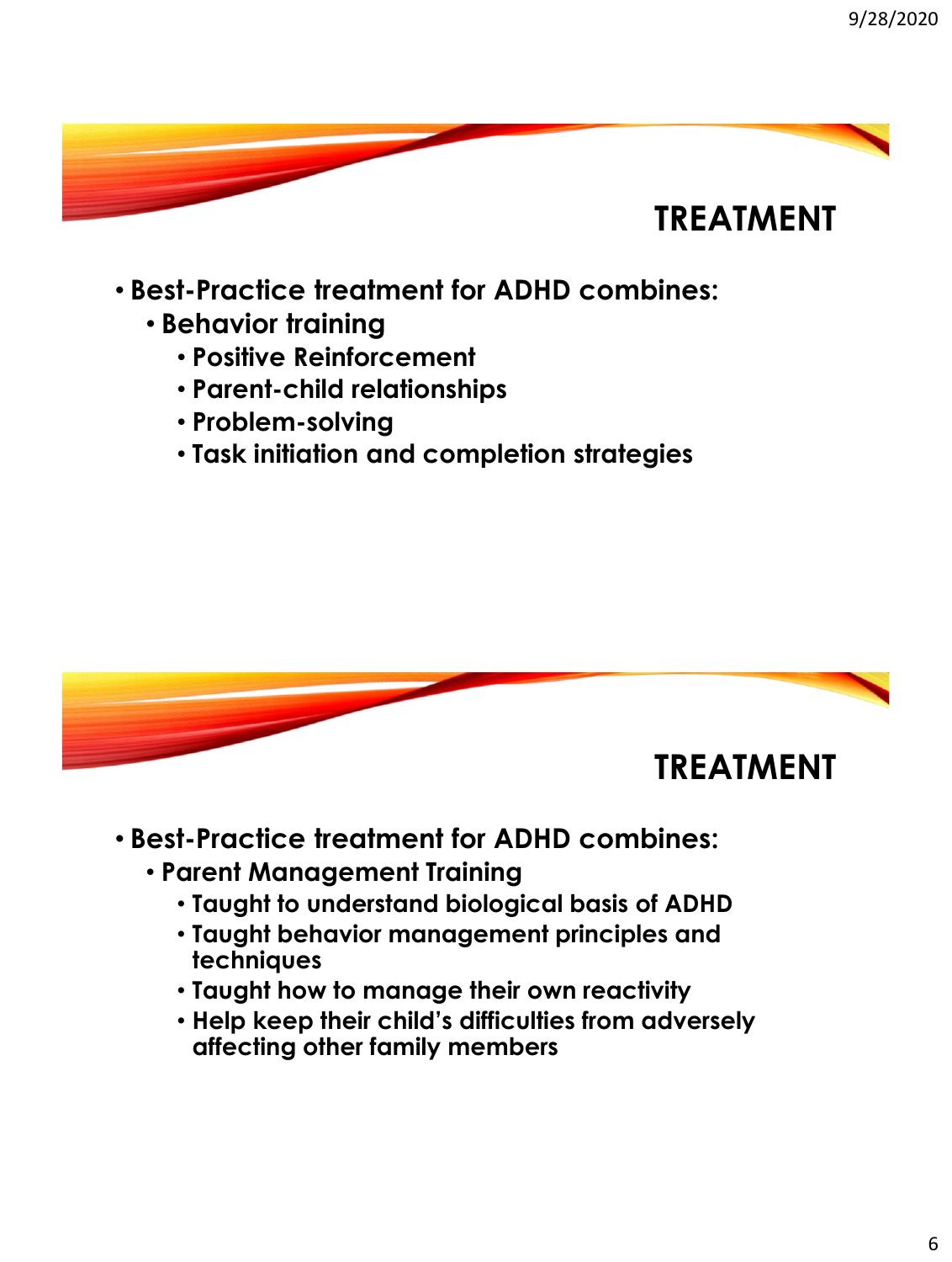#### • **Best-Practice treatment for ADHD combines:**

- **Educational accommodations**
	- **Seating close to, and in direct view, of the teacher**
	- **Reducing extraneous stimuli in the environment**
	- **Providing cues and prompts**
	- **Receiving breaks during longer instructional periods**
	- **Taking tests and completing assignments in a separate room**
	- **Noise-canceling headphones/earplugs**



- **Best-Practice treatment for ADHD combines:**
	- **Educational accommodations**
		- **Reduce time delays and externalize time**
			- **Use timers, clocks, counters, etc.**
		- **Externalize important information**
			- **Post reminders, cues, calendars, organizers, etc.**
		- **Externalize motivation**
			- **Token systems, reward programs, privileges**
		- **Use immediate feedback**
			- **Act quickly after desirable behavior occurs**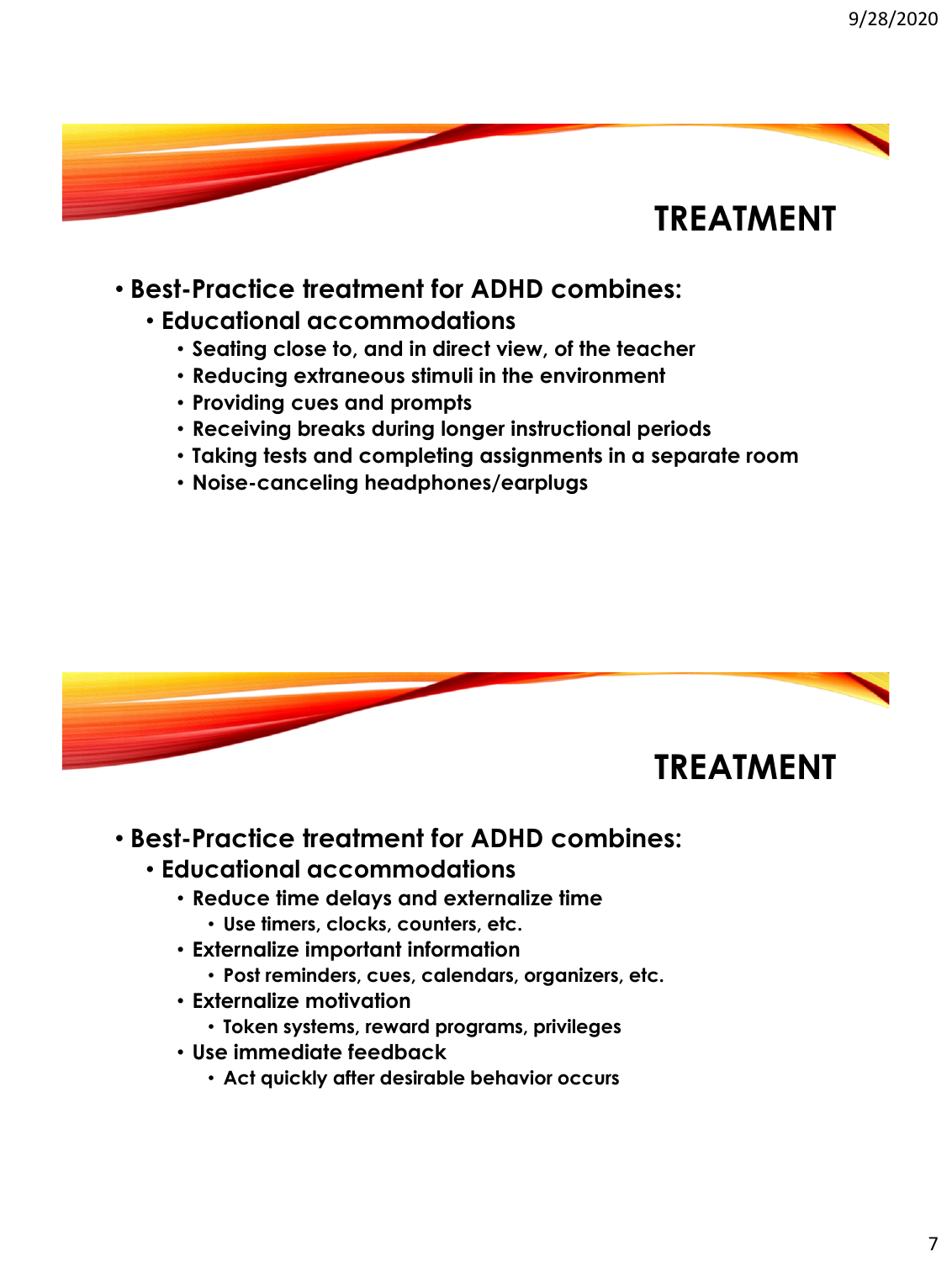#### • **Best-Practice treatment for ADHD combines:**

- **Educational accommodations**
	- **Use more positive reinforcement**
		- **Use material rewards to improve motivation**
	- **Use rewards before punishment**
		- **Identify the behavior you want to improve and strongly reward**
	- **Change rewards periodically**
		- **Find new ways to reward when old rewards become less desirable**
	- **Use physical proximity**
		- **Closeness improves compliance**



- **Best-Practice treatment for ADHD combines:**
	- **Educational accommodations**
		- **Keep a sense of priorities for behavior change**
			- **"Don't sweat the small stuff"**
		- **Be mindful that ADHD is a disability**
			- **ADHD is a neurological disorder, not a choice**
		- **Practice forgiveness**
			- **Behavior will not always be perfect, forgive mistakes**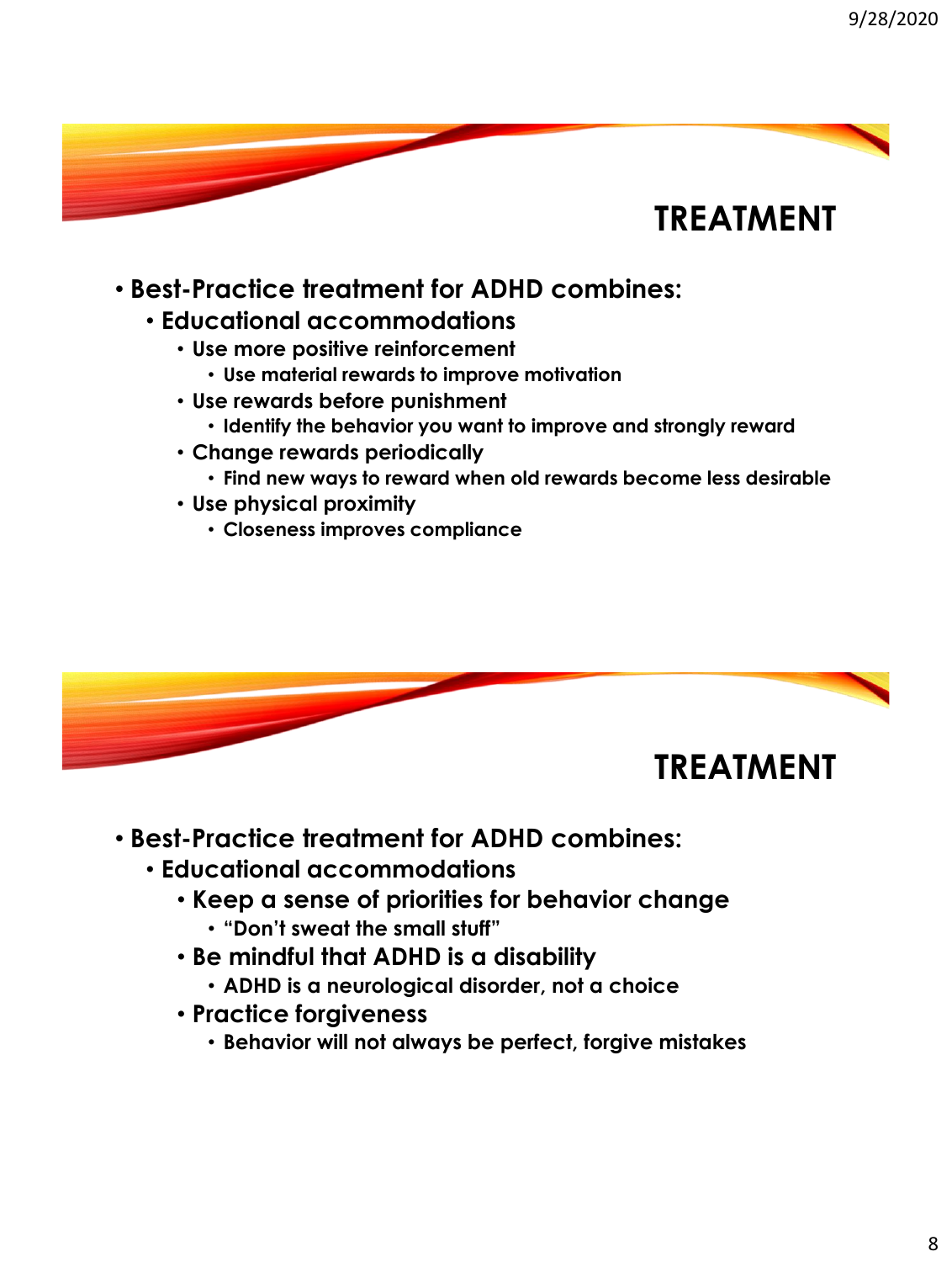- **Best-Practice treatment for ADHD combines:**
	- **Educational accommodations**
		- **Decrease total workload**
		- **Present material in smaller portions**
		- **Provide relatively frequent breaks**
		- **Target accuracy, NOT amount of work completed**
		- **Reduce/eliminate homework**
		- **Allow time for rest**
		- **Allow time for restlessness**



- **Best-Practice treatment for ADHD combines:**
	- **Educational accommodations**
		- **Use organizers**
		- **Check organizers at least once per day**
			- **Before school and/or at the end of the day**
		- **Use color-coded systems or other organizing strategies**
		- **Keep students busy**
			- **Give them work to do to help teachers (i.e., "erasing the chalkboard")**
		- **Make use of peer tutoring**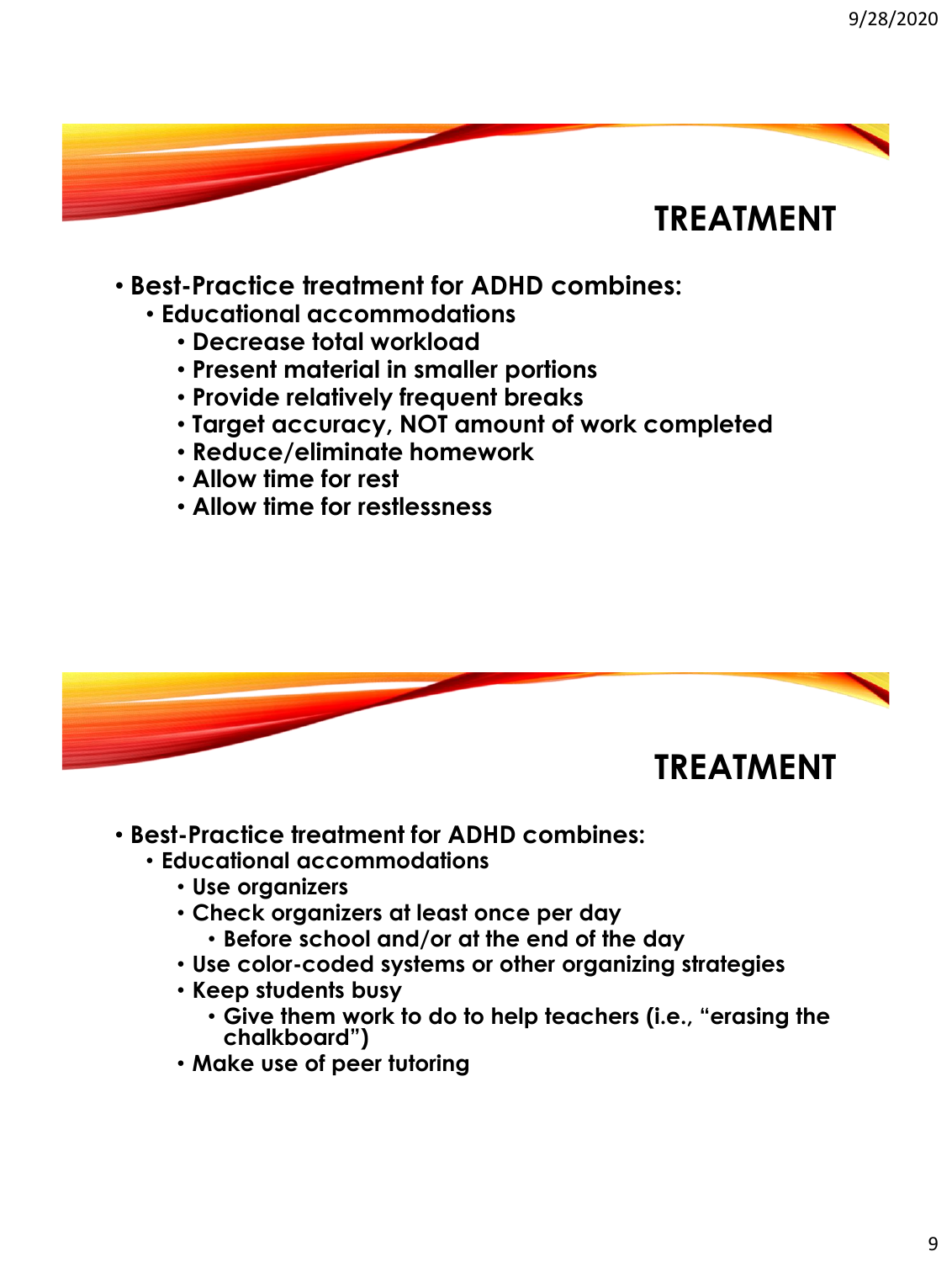

- **Best-Practice treatment for ADHD combines:**
	- **Educational Accommodations**
		- **Functional Behavioral Assessment**
		- **Modified Task Presentation**
		- **Contingency Management**
		- **Self-Management**
		- **Daily Behavior Report Cards**



- **Best-Practice treatment for ADHD combines:**
	- **Educational Accommodations**
		- **Functional Behavioral Assessment (FBA)**
			- **Identify antecedents and consequences of behavior**
			- **Provide Positive Behavioral Supports**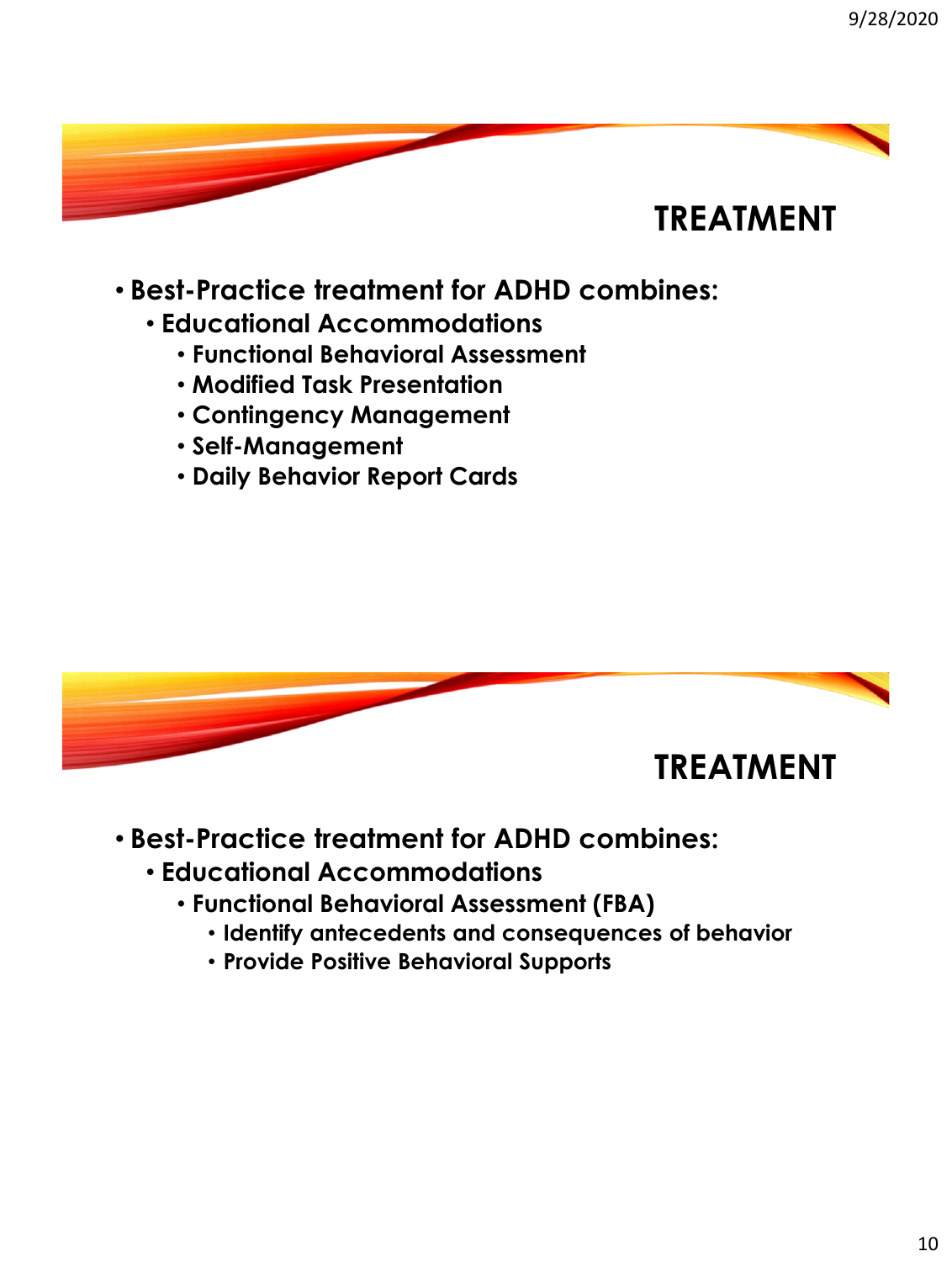

- **Best-Practice treatment for ADHD combines:**
	- **Educational Accommodations**
		- **Modified Task Presentation**
			- **Increase the interest in an activity**
			- **Based on information gained from an FBA**
				- **Offer choices**
				- **Modify in-class assignments and homework**
				- **Use high-interest activities for motivation**



- **Best-Practice treatment for ADHD combines:**
	- **Educational Accommodations**
		- **Contingency Management**
			- **Define behavioral objectives clearly in operationally defined terms.**
			- **Identify routines for earning and losing reinforcers.**
			- **Provide appropriate types of reinforcers to shape behavior.**
			- **Deliver contingencies consistently at fixed or random intervals.**
			- **Implement response-cost contingencies as needed.**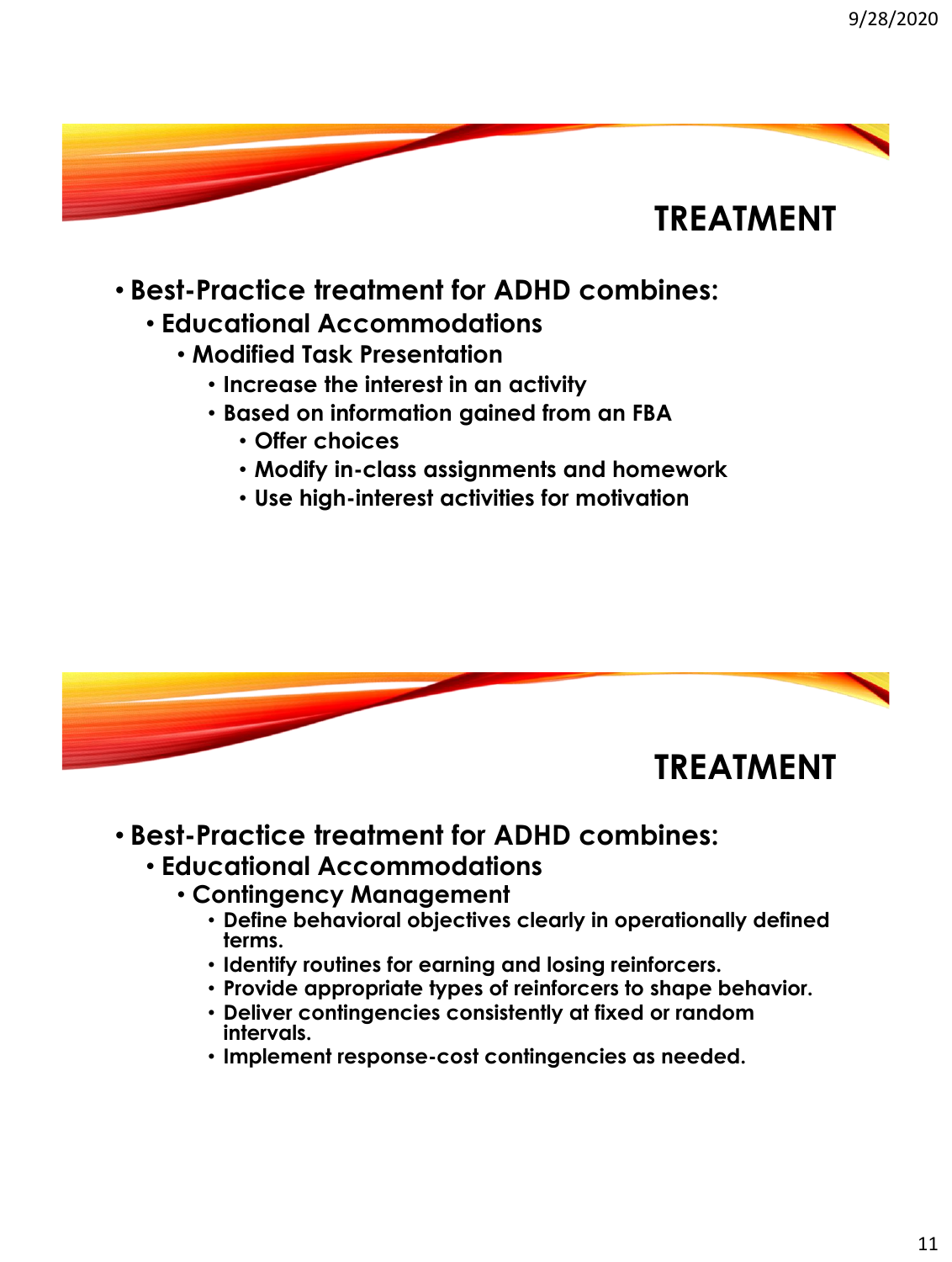

- **Best-Practice treatment for ADHD combines:**
	- **Educational Accommodations**
		- **Self-Management**
			- **Teach the child to:**
				- **Monitor and their behavior**
				- **Compare behavior with self-determined goals**
				- **Reinforce themselves**



- **Best-Practice treatment for ADHD combines:**
	- **Educational Accommodations**
		- **Daily Behavior Report Cards**
			- **Define the target behavior**
			- **Monitor and record behavior daily**
			- **Provide reinforcement for exhibiting the target behavior**
			- **Communicate results to parents and children (in a developmentally appropriate manner)**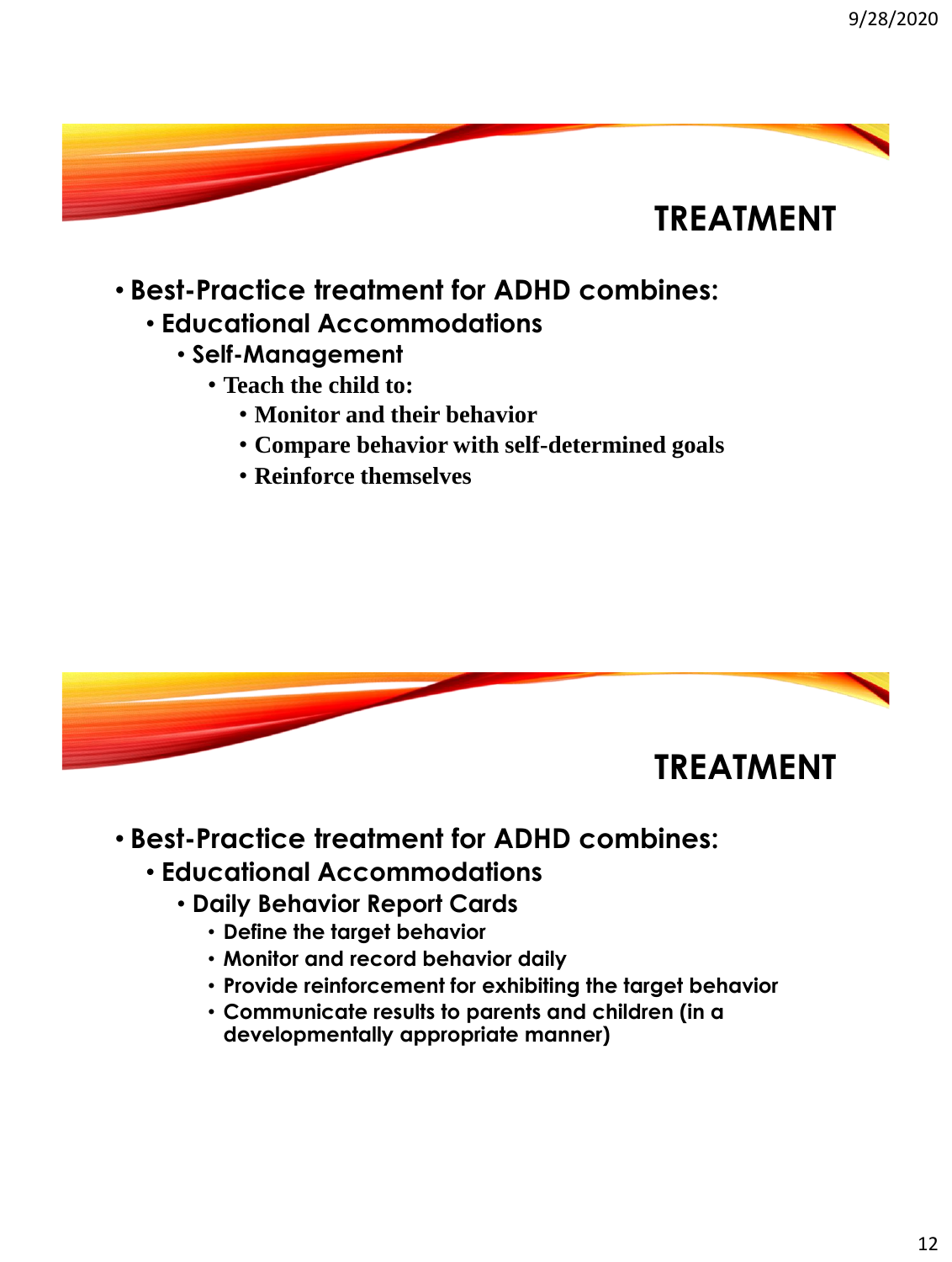#### • **Best-Practice treatment for ADHD combines:**

- **Individual/family counseling**
	- **Helps children with ADHD understand their difficulties**
	- **Helps children with ADHD learn coping strategies**
	- **Monitor and treat potential comorbidities**
		- **Anxiety**
		- **Depression**



#### • **Best-Practice treatment for ADHD combines:**

- **Managing ADHD during a pandemic**
	- **Create a single learning space**
	- **Create a daily and weekly checklist**
	- **Schedule check-ins (preferably before and after school)**
	- **Try to find learning options that do not emphasize screens**
	- **Provide directions in as few different formats as possible**
	- **Text-to-speech**
	- **Request extended time to complete assignments**